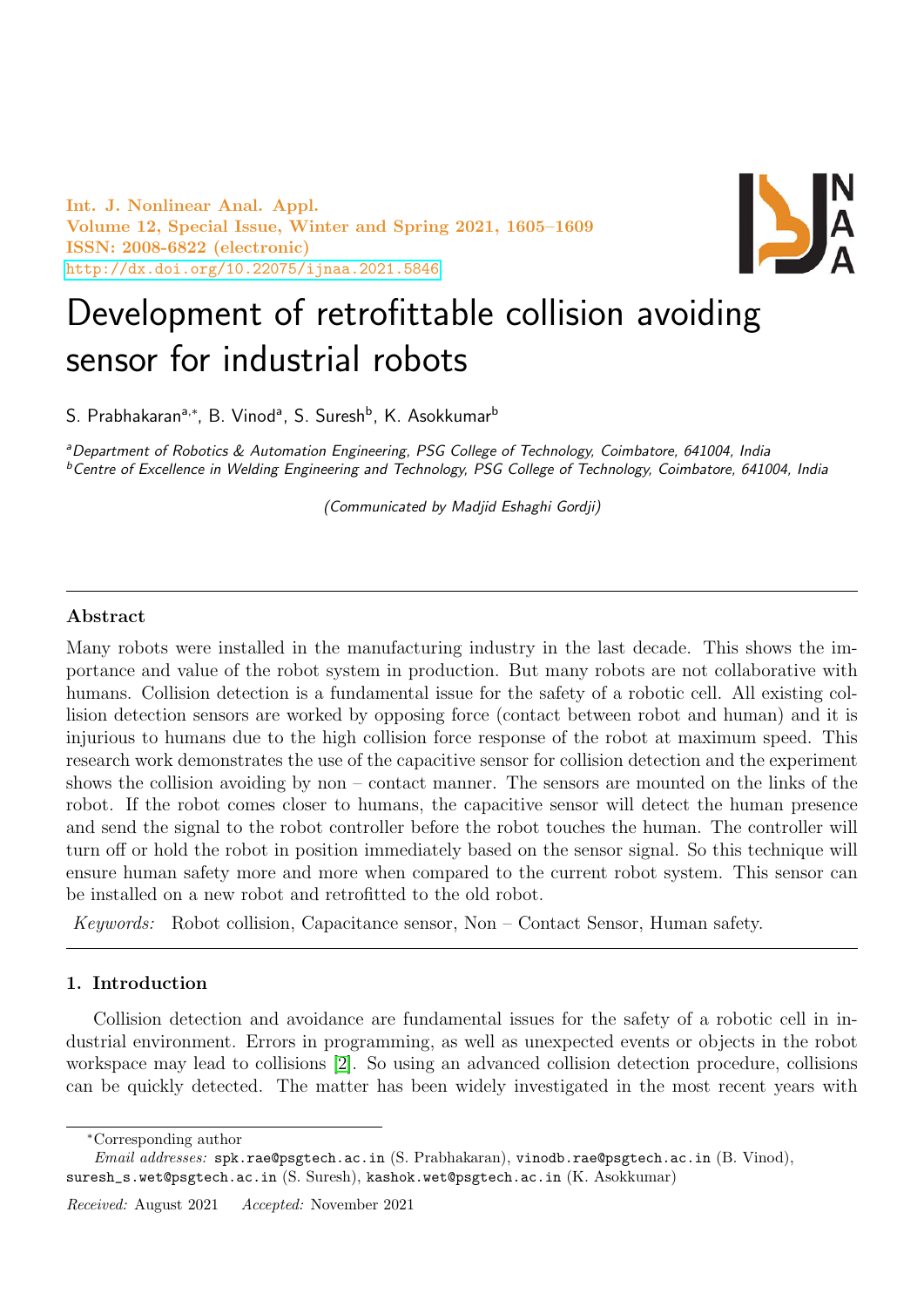<span id="page-1-0"></span>

Figure 1: Block diagram of collision detection sensor

particular application to the case of Human- Machine Interaction (HMI), which is effectively and safely achieved through the adoption of particular strategies and technological solutions.

Several methods can be found in the literature to detect collisions for industrial robots, but some of them are based on the usage of sensors that are not included in the standard equipment of manipulators [\[4,](#page-4-1) [6,](#page-4-2) [8,](#page-5-0) [5\]](#page-4-3). For example, some techniques use vision sensors to detect the presence of unmodeled objects in the cell, or exploit algorithmic approaches, typical of methods using proprioceptive sensors only, but making use also of extra sensors (e.g., torque sensors), to improve the performance of the procedure. These collision detection approaches are need a higher-level knowledge of robotic arm model and its kinematics, mathematical calculation and many experimental analyses [\[3,](#page-4-4) [10,](#page-5-1) [9,](#page-5-2) [1,](#page-4-5) [7\]](#page-4-6). Therefore, these approaches are fully contact based, between human and robots and it's need an input of collision detection which is derived from external force. So this case will suitable when the robot working in minimum speed and human will not injure at this case. However, when the robot is working at maximum speed it causes severe injury to the human. Because robot will not stop until detect the collision input range. In order to overcome this issue a non – contact collision avoiding sensor is the alternative methodology to ensure the human safety.

## 2. The Proposed Collision Detection Sensor

The proposed collision detection sensor is a fully non – contact based between robots and human to detect the collision. The working of this sensor is based on electro- magnetic induction and capacitance principal. In 1831 Michael Faraday discovered electro-magnetic induction. It is state that there are two conductors when the current flows in conductor 1, simultaneously electromagnetic field is created. In addition to that, electromagnetic induction will be produced when conductor 2 is induced in electromagnetic field of conductor 1. Due to this reason, the voltage gain will be in conductor 2 and this process act as capacitor with respect to presence of die electric medium between two conductors. So non – contact collision avoiding sensor using these principals to detect the nearness of conductive materials without actually meeting them.

## 3. Experimental Setup

The proposed non-contact collision detection sensor was attached with TAL robot. The block diagram of the collision detection sensor arrangement is shown in figure [1.](#page-1-0) This can be retrofittable to any existing industrial robot or a new robot without much modification. The components used for developing non-contact collision detection arrangement is discussed below.

#### 3.1. Controller

An Arduino is an open-source controller based on easy-to-use hardware and software. The Fig. [2](#page-2-0) shows a controller intended for senses the environment by receiving inputs from many sensors, to controlling lights, motors, and other actuators.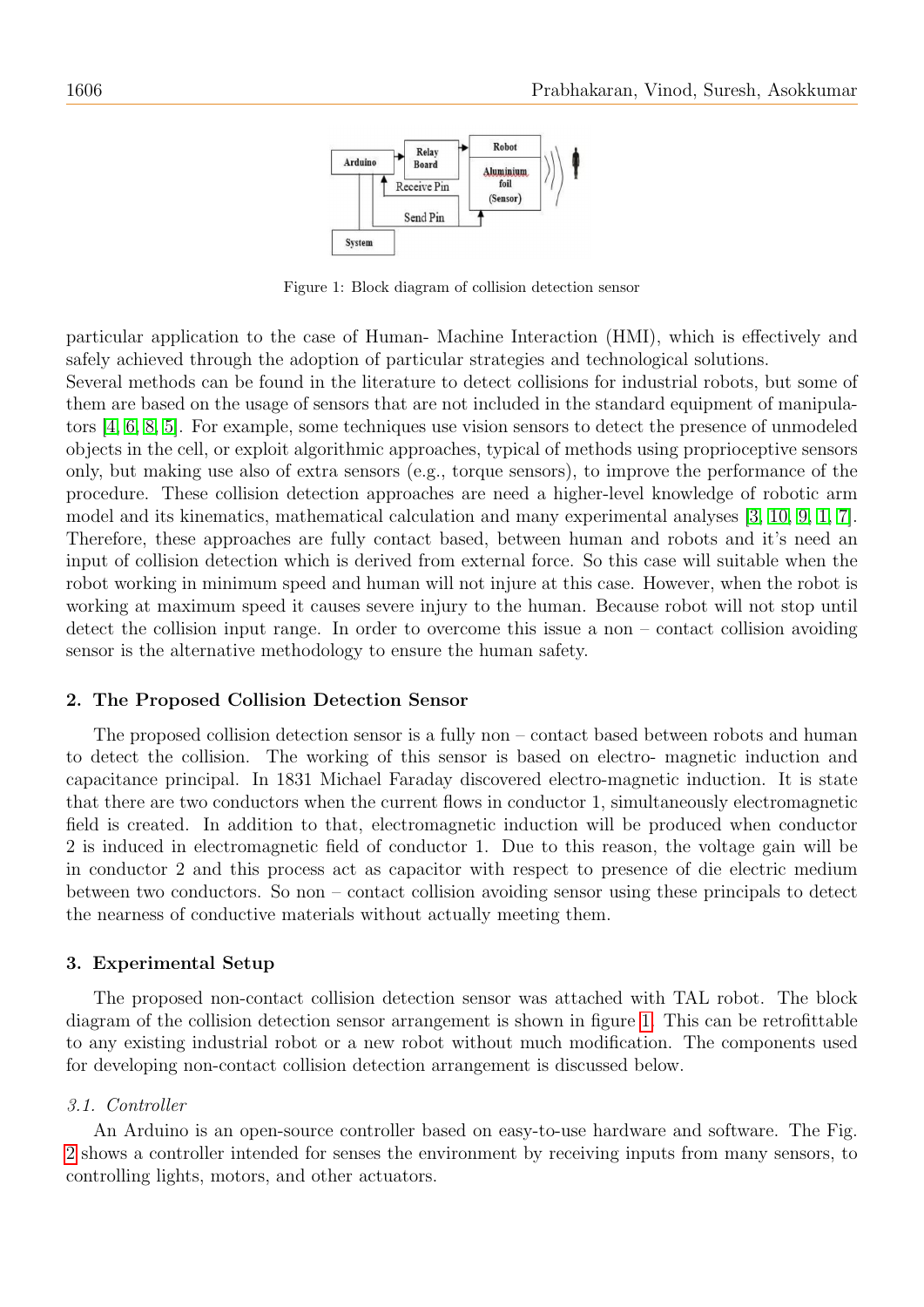

Figure 2: Arduino Board

<span id="page-2-1"></span><span id="page-2-0"></span>

Figure 3: Aluminium foil

# 3.2. Sensor

Aluminium foil is a current conducting material shown Fig. [3.](#page-2-1) In this setup, aluminium foil with plastic sheet covered the robot arm and act as good capacitance sensor. Using different insulating material such as plastic, or another insulating material to get a different set of values.

# 3.3. Robot

The sensor is tested with a TAL robot, which is a 5 axis articulated robot having 1000 mm/sec as maximum speed. Fig. [4](#page-3-0) shows the experimental setup of the robot with the sensor. The aluminium foil is wrapped on the robot arm and the send pin is connected to the foil from arduino board. The high value  $(100k\Omega - 50M\Omega)$  resistor is connected between send pin and receive (sensor) pin. The receive pin is the sensor terminal which is in the arduino board. The small capacitor (100 pF) or connect sensor pin to ground improves stability and repeatability of sensor values. Additionally, 5 V relay board is connected to the arduino for giving the input to the robot controller to stop the robot or to hold the robot.

Now arduino board is giving 5 V supply to the sensor pin and get back same voltage through the receive pin. If any human interaction occurs while running time of the robot, it forms the capacitor based on electromagnetic induction and capacitor principal. So the actual voltage will drop at receive pin due to capacitance property. The output will change at receive pin depends on distance between human and sensor. Fig. [5](#page-3-1) shows Process of collision detection sensor. Threshold value can set by the user based on detection distance. If threshold value reached, the input signal sent to the robot from the arduino to stop or hold the robot based on user need.

# 4. Result and Discussions

The experimental analyses report that the sensor output signal, stop the robot at 3 mm distance from the human while running time of the TAL robot at speed of 500 mm/sec.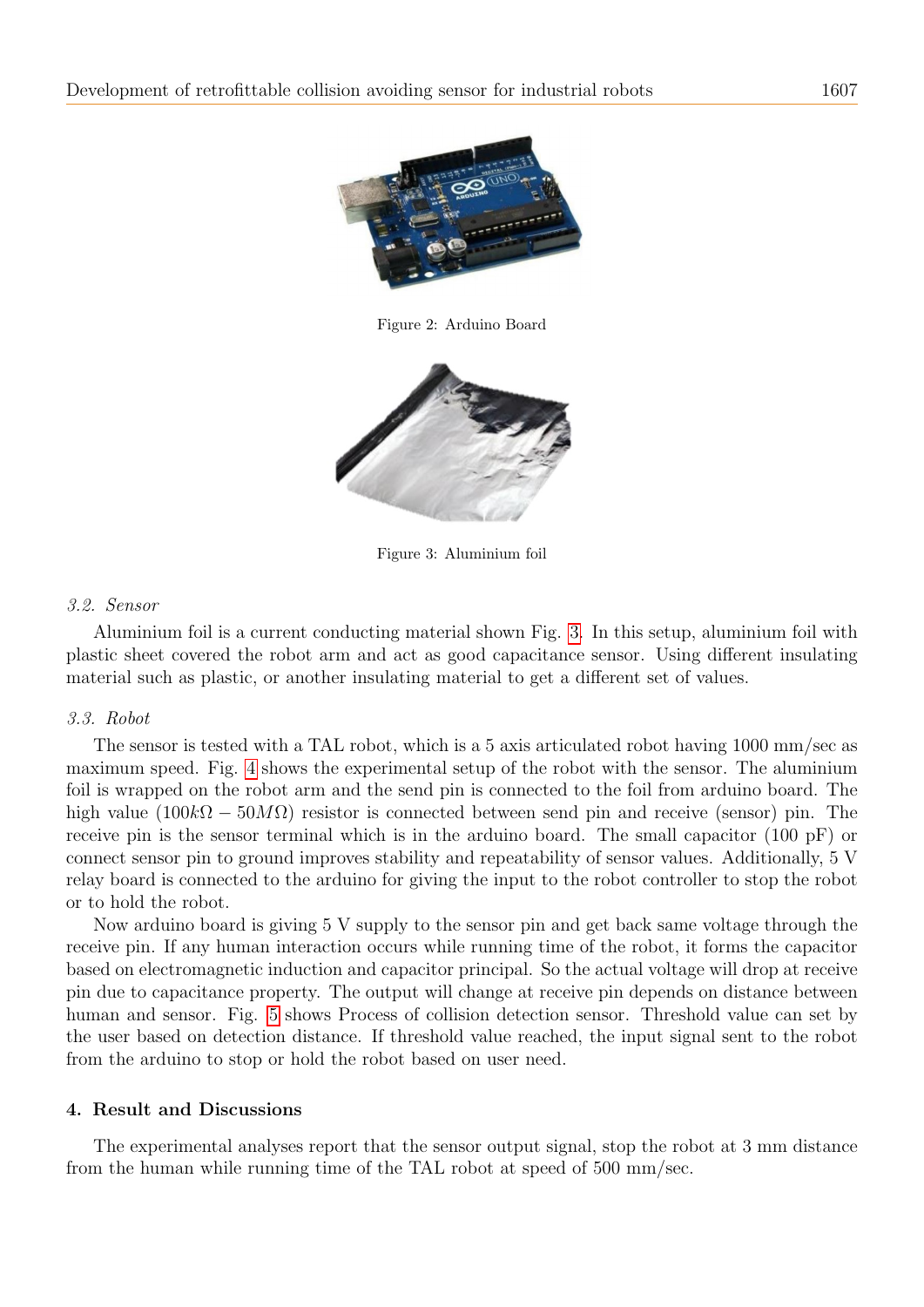

Figure 4: Experimental setup with TAL robot

<span id="page-3-1"></span><span id="page-3-0"></span>

Figure 5: Process of collision detection sensor

<span id="page-3-2"></span>

| S. No            | Distance betweenhuman and robot (mm) | Sensor output value | Collisionsignal                                                      |
|------------------|--------------------------------------|---------------------|----------------------------------------------------------------------|
| 1.               | No humaninteraction                  | < 150               | Signal canbe set by the user with<br>respect to sensor output value. |
| 2.               | 50                                   | $(85 - 97)$         |                                                                      |
| 3.               | 40                                   | $(63-70)$           |                                                                      |
| $\overline{4}$ . | 30                                   | $(48-55)$           |                                                                      |
| 5.               | 10                                   | $(30-40)$           |                                                                      |
| 6.               | 5                                    | $(15-23)$           |                                                                      |
| 7.               | 3                                    | $(8-11)$            |                                                                      |
| 8.               | $\mathbf{0}$                         | $(0-2)$             |                                                                      |

Table 1: Sensor output values for different distance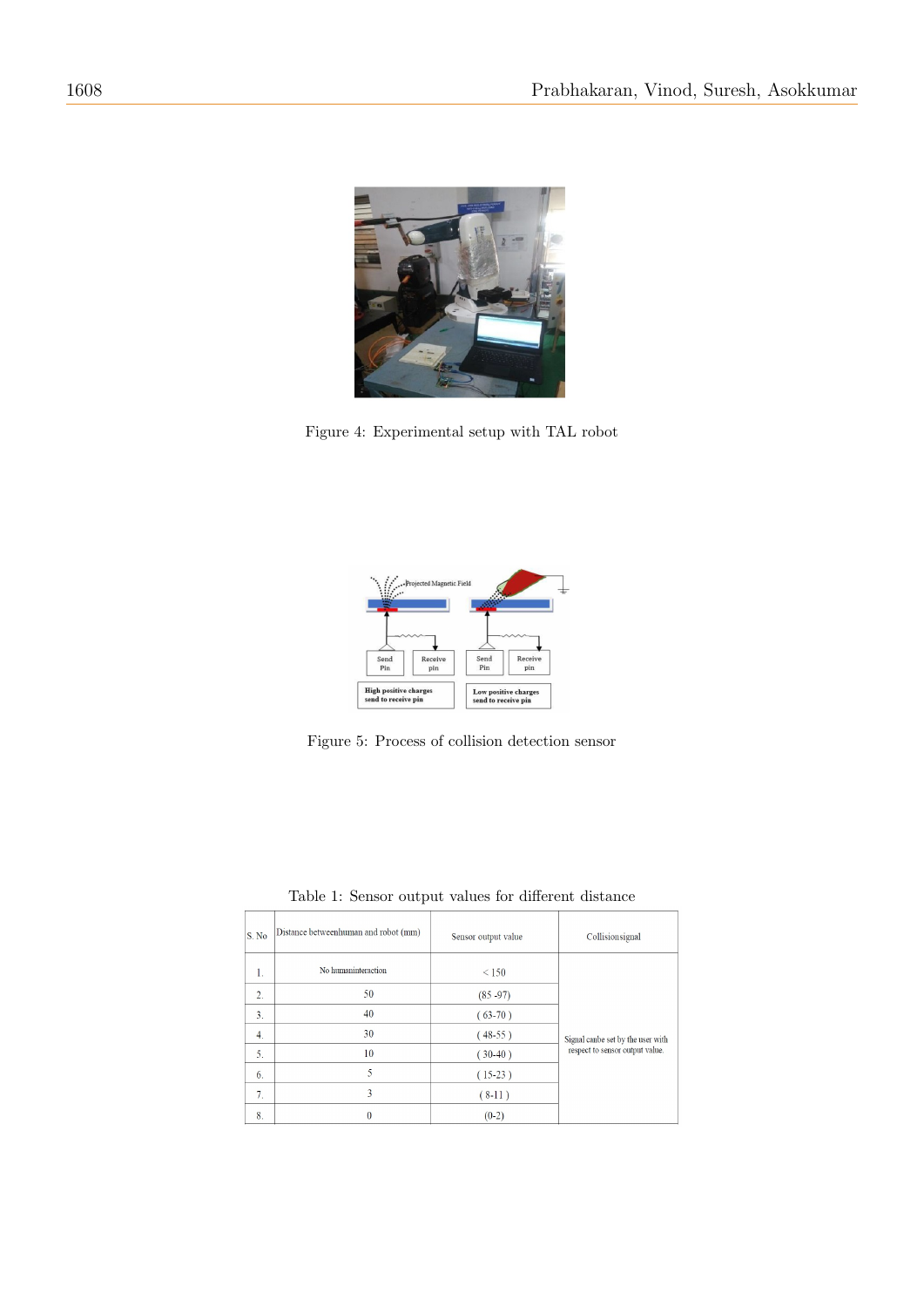

<span id="page-4-7"></span>Figure 6: Sensor output waveform

The sensor was tested with in varies distance and got different set of values with respect to distance between human and robot. The values are shown in table [1.](#page-3-2) The primary deficiency of these sensors, however, is that they only detect metal conductors and different metal types can affect the detection range. The sensor output value can calculate from the variation of output voltage which is shown in fig. [6.](#page-4-7)

## 5. Conclusion

The proposed work demonstrated the ability of the capacitive sensor to detect the collision on robot. This will improve the human safety in the robotic work cell. This sensor will be a better replacement for the robots having collision detection sensor working in a collaborative environment. In future, research to be eliminating the grounding issues, because it affects the stabilising of sensor output value and also measure the external force at the time of impact from the variation of output voltage of the sensor with respect to distance of the objects and robot.

## Acknowledement

The authors acknowledge the Centre of Excellence in Welding Engineering and Technology, PSG College of Technology (Supported by DHI, Govt. of India) for providing the facilities to conduct experiments.

#### References

- <span id="page-4-5"></span>[1] G. Berselli and G. Vassura, Differentiated layer design to modify the compliance of soft pads for robotic limbs, IEEE Int. Conf. Robot. Autom. (2009) 1285–1290.
- <span id="page-4-0"></span>[2] S. Haddadin, A. Albu-Schaffer, M. Strohmayr, M. Frommberger and G. Hirzinger, Injury evaluation of humanrobot impacts, 2008 IEEE Int. Conf. Robot. Autom. (2008) 2203–2204.
- <span id="page-4-4"></span>[3] S. Jeong and T. Takahashi, Impact force reduction of manipulators using a dynamic acceleration polytope and flexible collision detection sensor, Adv. Robot. 23(3) (2009) 367–383.
- <span id="page-4-1"></span>[4] B. Mayton, L. LeGrand and J.R. Smith, An electric field pretouch system for grasping and co-manipulation, Int. Conf. Robot. Autom. (2010) 831–838.
- <span id="page-4-3"></span>[5] Y. Ohmura, Y. Kuniyoshi and A. Nagakubo, Conformable and scalable tactile sensor skin for curved surfaces, Proc. 2006 IEEE Int. Conf. Robot. Autom. IEEE 2006 (2006) 1348–1353.
- <span id="page-4-2"></span>[6] P.P. Inc., Pressure Profile RoboTouch Website, http://www.pressureprofile.comlproducts-robotouch.
- <span id="page-4-6"></span>[7] D. Shin, I. Sardellitti and O. Khatib, A hybrid actuation approach for human-friendly robot design, 2008 IEEE Int. Conf. Robot. Autom. IEEE (2008) 1747–1752.